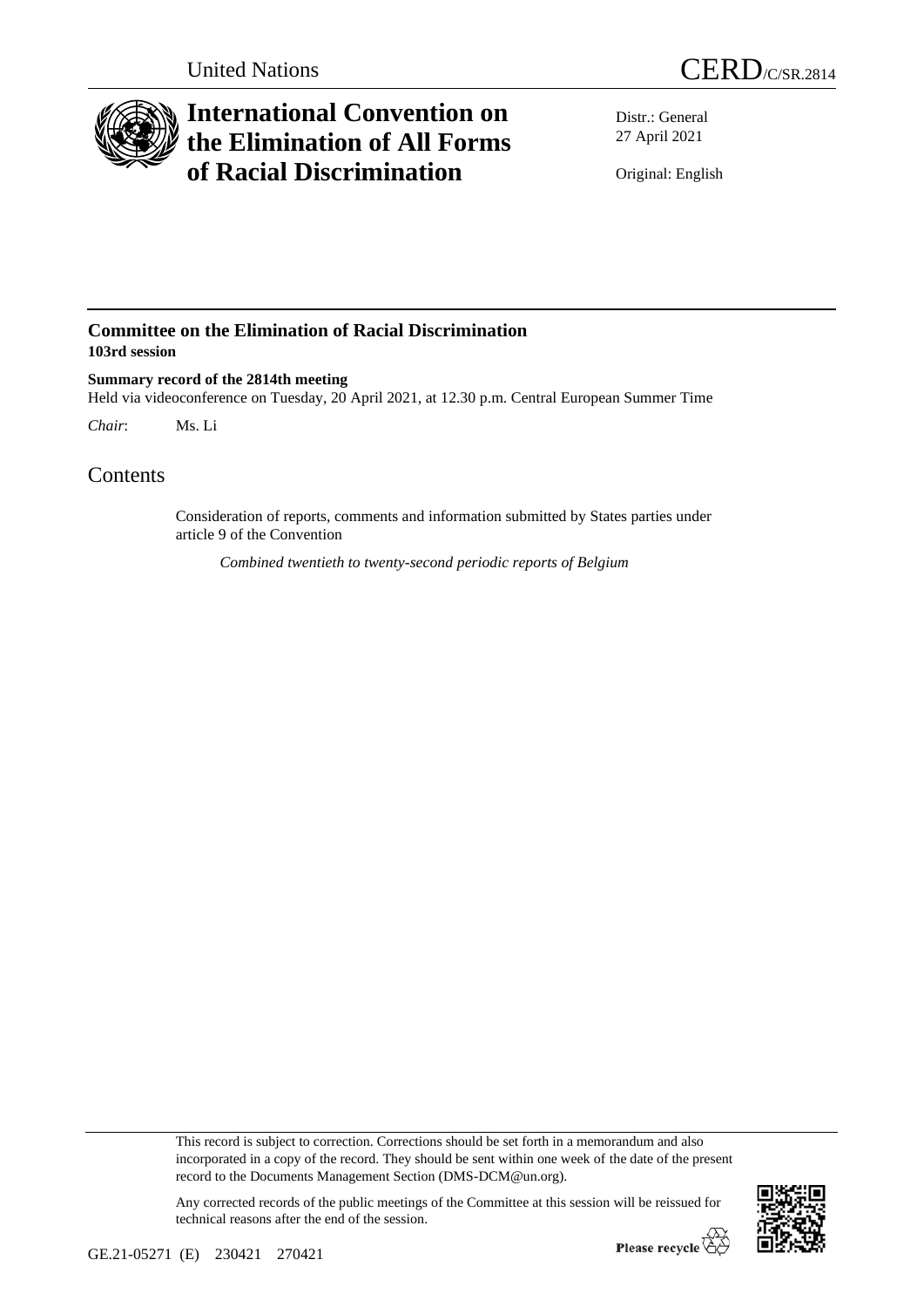*The meeting was called to order at 12.30 p.m.*

## **Consideration of reports, comments and information submitted by States parties under article 9 of the Convention**

*Combined twentieth to twenty-second periodic reports of Belgium*  [\(CERD/C/BEL/20-22;](http://undocs.org/en/CERD/C/BEL/20-22) [CERD/C/BEL/Q/20-22\)](http://undocs.org/en/CERD/C/BEL/Q/20-22)

1. *At the invitation of the Chair, the delegation of Belgium joined the meeting.*

2. **Mr. Pecsteen de Buytswerve** (Belgium), introducing his country's combined twentieth to twenty-second periodic reports [\(CERD/C/BEL/20-22\)](http://undocs.org/en/CERD/C/BEL/20-22), said that the drafting process had involved close collaboration between the various governments within the federal system, as well as consultations with civil society. The Belgian delegation, which included representatives of the federal Government and of several federated entities, reflected the wide range of authorities that were responsible for implementing the Convention.

3. **Ms. Claus** (Belgium) said that work had been under way since February 2021 to ensure that the Federal Institute for the Protection and Promotion of Human Rights would be fully operational by July 2021. The establishment of that body was the first step towards setting up a national human rights institution covering the entire territory of the country. The committee of experts tasked with evaluating anti-discrimination legislation had made a series of recommendations, several of which had already been implemented. The committee was expected to submit its final report in November 2021.

4. The widespread mobilization of Belgians in support of the Black Lives Matter movement had raised awareness of the need to address systemic racism through specific policy measures. The integrated police force had launched several pilot projects with a view to developing a policy on the prevention of ethnic profiling. Steps were also being taken to optimize the systems whereby hate crimes and hate speech incidents were recorded. Those improvements were aimed at obtaining more information about the groups that were targeted in such cases.

5. Efforts were under way to improve the monitoring of diversity. For example, a project entitled "Improving Equality Data Collection in Belgium" was aimed at identifying gaps in data relating to equality. Its results would be presented in June 2021, and there were plans to conduct a follow-up project thereafter.

6. A draft national action plan against racism, setting out specific measures in fields such as employment, education and housing, had been prepared in collaboration with civil society and the Interfederal Centre for Equal Opportunities and Opposition to Racism (Unia). The draft was currently under discussion and would be adopted by the end of 2021. Several awareness-raising campaigns against racism had been carried out during the reporting period. A travelling exhibition designed to promote a positive image of the Roma community in Belgium would be launched in July 2021 and a new national Roma integration strategy was being drawn up.

7. A special committee responsible for examining the consequences of the country's colonial past had been set up within the Federal Parliament in July 2020. The topics of colonialism, neocolonialism and imperialism had been added to the secondary school curriculum in the Flemish Community, while information about the Belgian colonization of the Congo had been included in textbooks in the French Community.

8. The adoption of a new national action plan to combat trafficking in human beings was currently under discussion. Lastly, a number of measures had been taken to assess and mitigate the impact of the coronavirus disease (COVID-19) pandemic on particularly vulnerable groups, with a focus on ensuring diversity and inclusion in the steps taken in response to the pandemic.

9. **Mr. Diaby** (Country Rapporteur), noting that the periodic report had been submitted one year late, said that the fact that the State party did not process data revealing individuals' ethnic origin made it difficult for the Committee to assess the situation of racial discrimination in Belgium. He wondered whether there were any plans to collect anonymized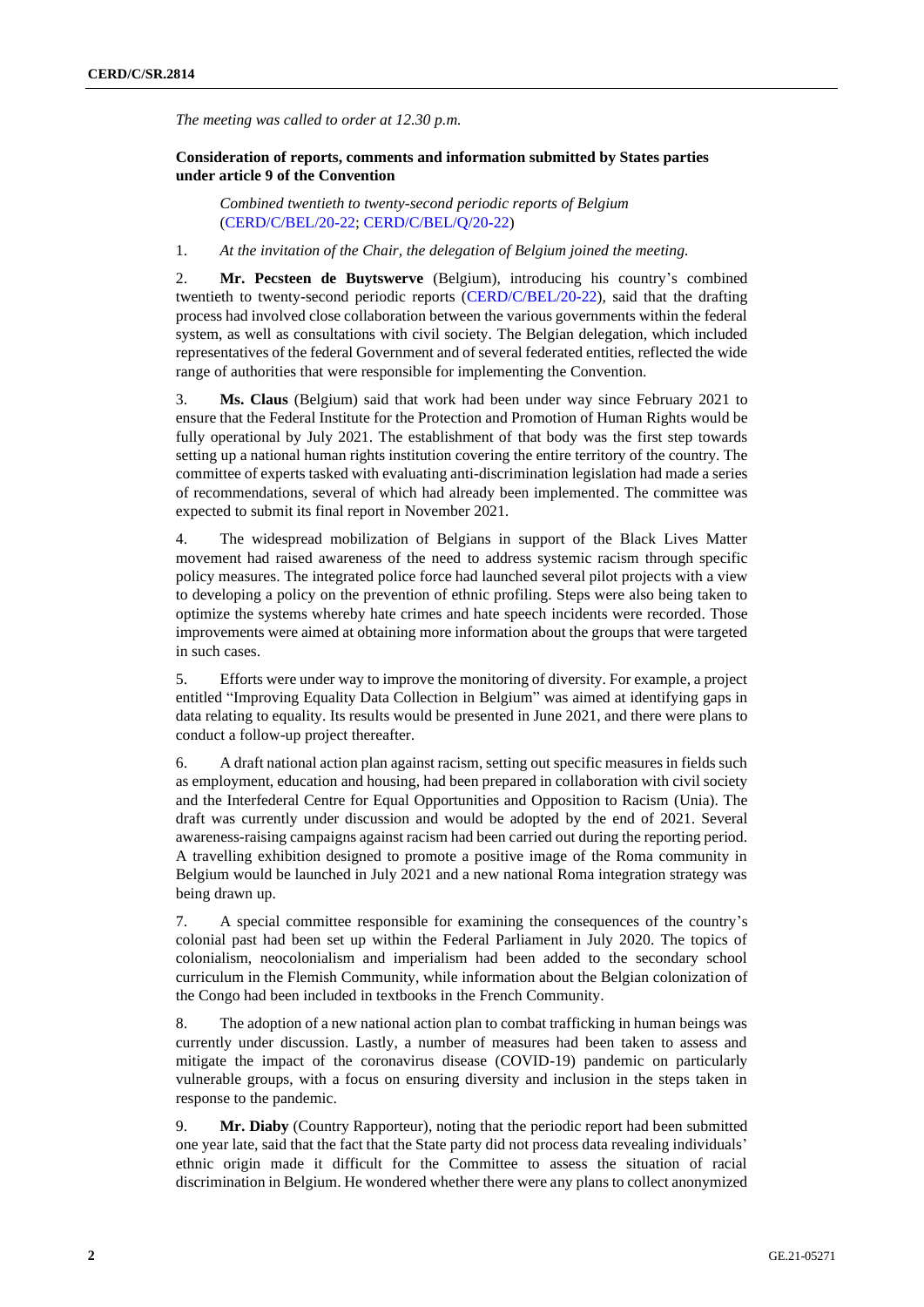data on ethnic origin or to develop other tools that would help the State party track its implementation of the Convention.

10. The Anti-Discrimination Act called for the adoption of two royal decrees on special measures for groups at risk of discrimination, aimed respectively at the public and private sectors. Only one such decree, the one covering the private sector, had been issued so far. He would like to know whether a royal decree would be adopted for the public sector and what measures had been taken to enable companies to implement special measures under the Act. He would welcome more information on the amendments that had been adopted to the laws against racism and discrimination since 2014 and the progress made in ensuring access to justice for organizations, and he would also be grateful if the delegation could provide disaggregated data on access to justice at all levels of the justice system. With reference to paragraph 15 of the periodic report, he would like to know what stage had been reached in evaluating the effectiveness of the three anti-discrimination laws and how soon the 33 recommendations made by the committee of experts referred to in the report would be implemented.

11. The Committee welcomed the State party's ratification of the 1961 Convention on the Reduction of Statelessness but was concerned about the fact that, unlike persons with refugee status, stateless persons were not automatically granted residence in Belgium and were therefore at risk of discrimination. It would be useful to the Committee to hear whether legislation would be passed to address that lack of protection. The Committee was also concerned that articles 23, 23/1 and 23/2 of the Belgian Nationality Code, on the conditions in which a person could be stripped of Belgian nationality, created two categories of Belgians and could lead to discrimination against persons from immigrant backgrounds. He asked whether the State party planned to amend its legislation on nationality to take into consideration the provisions of the 1961 Convention.

12. The Committee would find it useful to learn whether the State party intended to adopt a national action plan against racism covering the entire country, together with a time frame for carrying it out, and to establish a body with adequate funding and human resources to monitor its implementation, in cooperation with civil society. The Committee welcomed the creation of the Federal Institute for the Protection and Promotion of Human Rights. It would like to know more about the extent to which civil society had been involved in its establishment, the way in which complaints could be submitted to it, the types of discrimination that fell within its jurisdiction and its cooperation with other human rights institutions.

13. With regard to the various threats faced by Unia, he wondered what measures would be taken to ensure that it could continue to operate properly, to protect its staff and board of directors against civil and criminal liability and to ensure that the process for appointing board members was clear, transparent and participatory. Lastly, he would be interested to hear whether the State party had conducted a campaign to raise awareness of the Convention and, if so, when the campaign had been held and whom it had involved.

14. **Ms. Stavrinaki** (Country Task Force) said that she would like to know what measures had been taken to ensure that all acts of police violence, including those motivated by racial discrimination, were investigated and punished; whether a comprehensive, systematic assessment of the extent of police violence was being conducted; what steps had been taken to prevent abuses in the application of restrictions related to the pandemic, especially in neighbourhoods with significant migrant populations; what was being done to facilitate access to justice for victims of racist crimes, regardless of their migration status; and what measures were being taken to help police officers strike a balance between their duty to enforce laws that concerned specific groups and their obligation to protect all persons under the country's jurisdiction against racial discrimination.

15. She asked whether racial profiling was explicitly prohibited by law and, if not, whether the issue of profiling was addressed in the internal police guidelines; what specific measures had been taken to prevent racial profiling by police officers; how cases of racial profiling by police officers were dealt with; and what measures had been taken to promote diversity within the police force and to ensure that racial discrimination within the force was investigated and punished.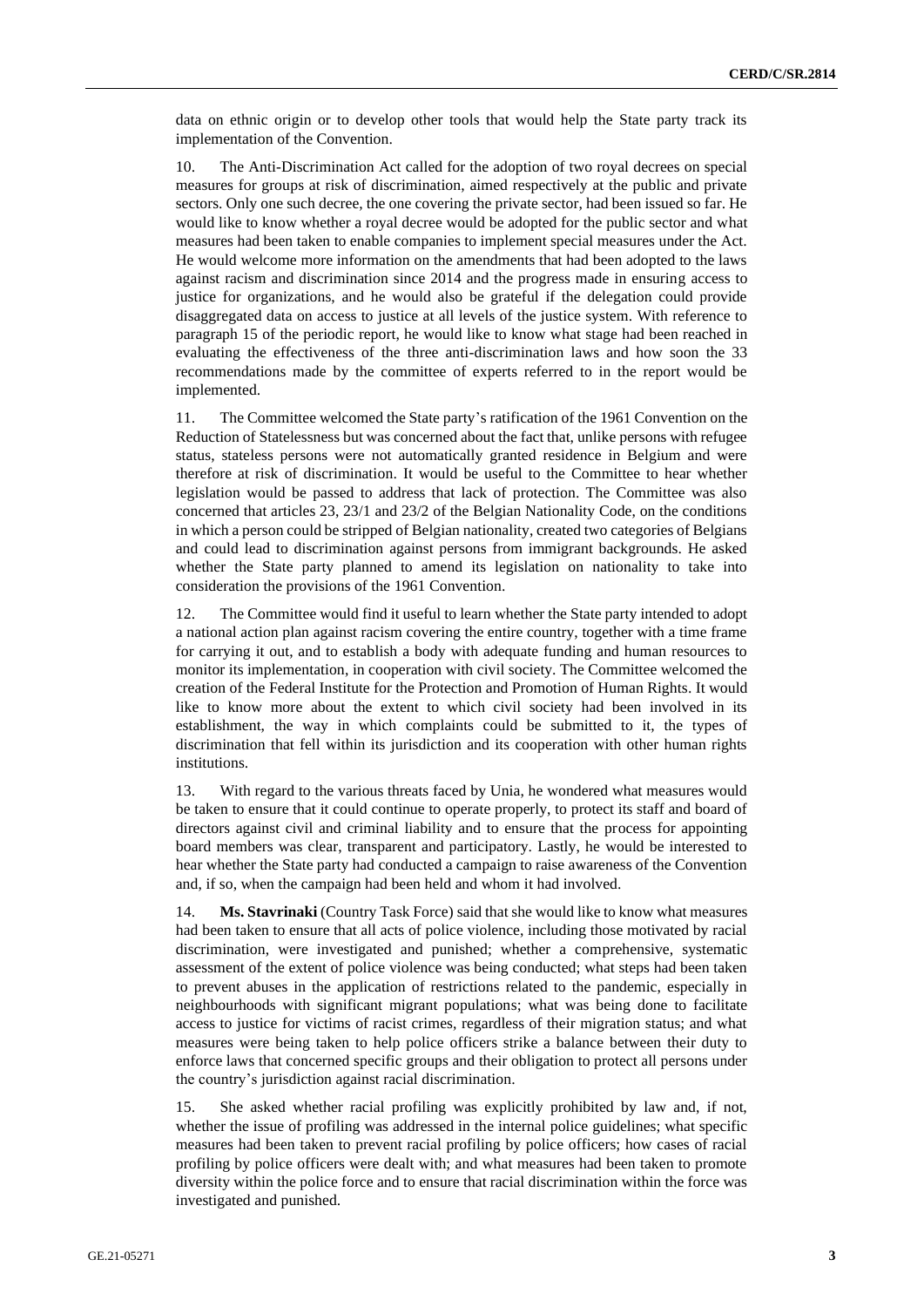16. Regarding the steps taken to optimize the collection of data on hate crimes and hate speech, she asked how those data would be used, whether they would make it possible to identify cases of intersectional discrimination and whether information on ethno-religious hate crimes would be collected. She enquired as to how the number of prosecutions and convictions for hate crimes compared with the number of complaints submitted and what measures were being taken to ensure that victims received support and protection irrespective of their migration status and with due regard for their specific needs.

17. She asked whether the State party was taking steps to ensure that racist hate speech was handled in the same way as ethno-religious hate speech; what measures were taken to combat racist hate speech in the political sphere, in the media and online, including through cooperation between the authorities and major social networks; whether the delegation could provide data on the number of incidents of racist hate speech in the media and online that had been reported, investigated and punished; and how the authorities were dealing with racist hate speech related to the pandemic.

18. **Mr. Guissé** (Country Task Force) said that he would be interested to know what steps had been taken to prevent, investigate and punish violence committed by the police during the deportation of foreign nationals. He wondered what had been done to strengthen the Inspectorate General of the Federal and Local Police, to provide it with sufficient human and financial resources and to ensure that it was independent and impartial. How had the State party ensured that non-governmental organizations (NGOs) were given access to detention centres and were allowed to meet migrants, including those subject to deportation procedures? He wondered how many complaints had been filed in relation to deportation procedures during the reporting period and how they had been resolved.

19. **Mr. Kut** (Follow-up Coordinator) said that, after considering the previous periodic report, the Committee had requested the State party to provide information, within one year, on its follow-up to the recommendations contained in paragraphs 8, 19 and 20 of the Committee's concluding observations [\(CERD/C/BEL/CO/16-19\)](http://undocs.org/en/CERD/C/BEL/CO/16-19). Regrettably, the Committee had received no follow-up report, but the periodic report currently under discussion addressed the three issues to which the recommendations pertained: special measures, discrimination against Roma and Travellers and the treatment of asylum seekers. One recommendation, concerning the issuance of the royal decree to enable public and private entities to adopt policies regarding special measures, had been implemented. In respect of the treatment of asylum seekers, the periodic report described the legal framework governing the detention of persons requesting international protection. He would be grateful for additional information on the current situation and on recent trends in relation to detention at the border.

20. **Ms. Claus** (Belgium) said that Belgium had effective instruments for detecting structural discrimination and inequality, such as socioeconomic monitoring carried out by the Federal Public Service for Employment and by Unia, and the Diversity Barometer, which permitted in-depth analysis in areas such as housing and education. Since 2020, the Government had been working with Unia on the Improving Equality Data Collection in Belgium project, with support from the European Commission, with the aim of creating a hub for the visualization of all available data relating to equality. Specific measures in other policy areas, including the preparation of the national action plan against racism, also took into account the need for better monitoring and data.

21. **Ms. Duhen** (Belgium) said that the formation of a new federal Government increased the prospects for the issuance of a new royal decree establishing a framework for positive action in the public sector. Such a framework would widen access to civil service jobs and tackle the problem of underrepresentation of certain groups. Since February 2013, candidates for federal civil service examinations had been invited to fill in and append to their curricula vitae a questionnaire with information about their gender, age and origin. Such information was useful for ensuring the neutrality of tests, for monitoring the effectiveness of actions to promote diversity and for targeting measures to increase diversity in the federal administration.

22. Public authorities in the Brussels-Capital Region were required to implement biennial diversity plans, which included measures for the hiring and advancement of persons of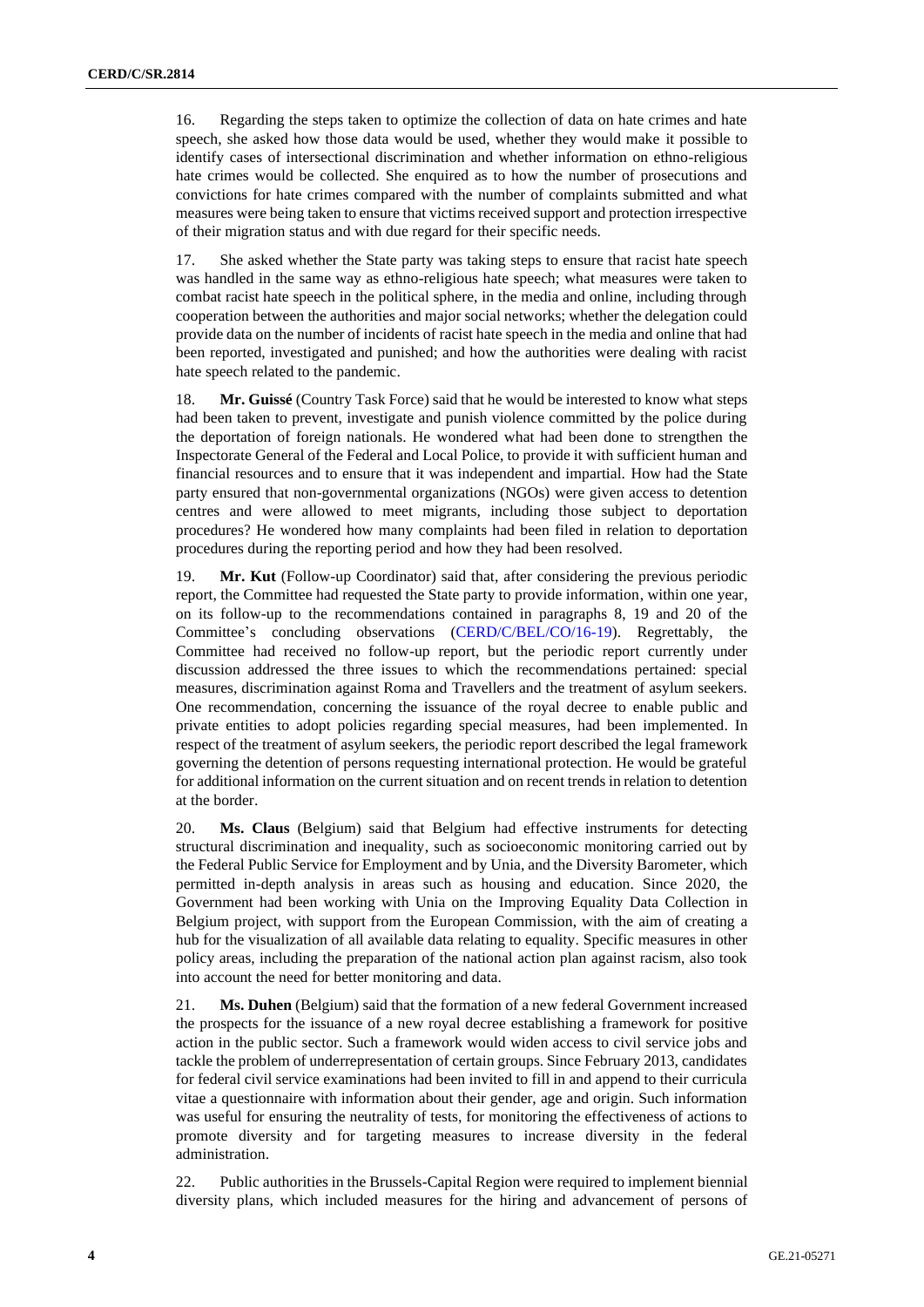foreign origin. During the period 2016–2020, one of the goals of the regional government had been to increase the representativeness of the civil service as a reflection of the population of Brussels. In 2020, the region's public institutions had recruited 303 persons from neighbourhoods with an above-average unemployment rate.

23. **Ms. Giovanis** (Belgium) said that positive action in the private sector was regulated by the relevant royal decree adopted in 2019. Under its provisions, the social partners could draw up positive action plans as part of collective labour agreements or in the framework of formal undertakings. Such plans were subject to the requirements set forth in the royal decree and also subject to the approval of the Minister of Labour. The impact of positive action plans had not yet been fully evaluated, but it appeared that employers might view them as an additional administrative burden. However, the Government was working with civil society to raise awareness of the new procedures and was considering other ways to encourage companies to take positive action.

24. **Ms. Duhen** (Belgium) said that, since 2018, the Federal Parliament had adopted minor amendments to the Anti-Discrimination Act, the Anti-Racism Act and the Gender Act. For example, the Act of 4 February 2020 introduced an amendment to the Gender Act in order to strengthen the protection of intersex persons. The mandate of the committee of 12 experts that had been tasked with evaluating the three anti-discrimination acts had been extended until January 2022 owing to the ongoing public health crisis. Some of the 33 recommendations contained in the committee's interim report of February 2017 had already been implemented, notably those on the establishment of a federal human rights institute; on "mystery shopping" in the context of workplace discrimination; on training for members of the judiciary, the police and the labour inspectorate; and on the protection of female workers in the event of pregnancy and maternity. The Government was in the process of implementing other recommendations, including those on multiple discrimination, on the definition of harassment, on differential treatment of the sexes based on the concept of "genuine and determining occupational requirements" and on the protection against reprisals carried out against workers who reported discrimination. The Flemish Region and Community had carried out an evaluation of the three anti-discrimination acts and had published the results in March 2021.

25. **Ms. Leclercq** (Belgium) said that under Belgian law, the country's nationality could be withdrawn under certain circumstances. The withdrawal procedure was initiated by the Public Prosecution Service and included several legal safeguards. Only persons with a second nationality could be deprived of their Belgian nationality, only by a court, and only if they committed particularly serious offences. In 2009 and 2018, the Constitutional Court had heard cases revolving around the applicability of withdrawal of nationality to specific categories of persons – Belgians who could be stripped of their nationality, and those who could not – and in both cases had ruled that the procedure made an objective and justified distinction between the two categories. Belgians who acquired nationality automatically as children and who had particularly strong links with the national community thus could not be stripped of their nationality. On the other hand, nationals of other countries who applied for and received Belgian nationality after the age of 18, and who therefore did not enjoy such close or long-standing ties with Belgium, could be stripped of their nationality if an investigation by the Crown Prosecutor found that they committed serious acts or misconduct. The procedure was designed to ensure respect for the rights of all Belgians by excluding from the national community those who did not accept the fundamental rules of the nation's communal life and who seriously violated the right to liberty of their fellow citizens.

26. **Ms. Claus** (Belgium) said that, in January 2020, the federal Government had put forward a proposal to establish an interministerial conference on racism and antisemitism – a proposal that had been approved by the governments of the communities and regions. The conference's main task was the preparation, adoption and implementation of the national action plan against racism. On 25 September 2020, the conference had adopted an initiation report setting out the strategic and operational objectives of the action plan. The conference had continued its efforts under the new Government and in January 2021 had commenced technical discussions with representatives of the various administrations, Unia and civil society. The Government had thus recognized the need to engage stakeholders in the development of the national action plan against racism, which it aimed to adopt in 2021.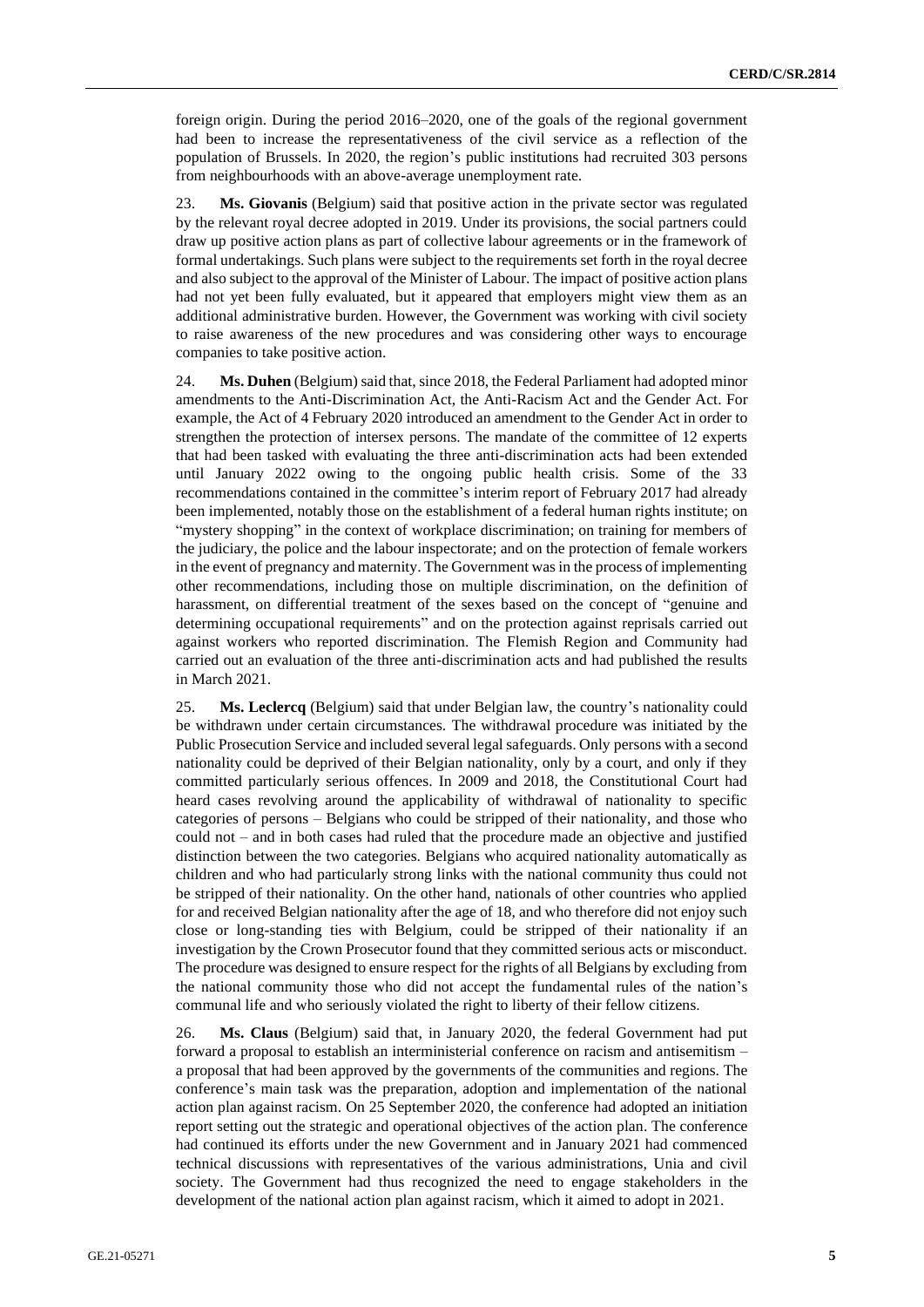27. **Ms. Leclercq** (Belgium) said that the new Federal Institute for the Protection and Promotion of Human Rights would have jurisdiction over all human rights issues that did not fall within the competence of existing bodies. Such issues included linguistic discrimination, the relationship between business and human rights and certain aspects of the fight against terrorism. The Institute was not, at the outset, authorized to receive individual complaints, but it could inform citizens how to exercise their rights and direct them to lodge complaints with other mechanisms. The Institute was empowered to initiate proceedings before the Council of State and the Constitutional Court in order to ensure that legislation respected human rights, and it had the authority to bring class actions to protect human rights and fundamental freedoms. Another of the Institute's functions was to organize consultations and engage in dialogue with human rights bodies, NGOs and other institutions. It had begun to make contact with potential partners, but it had not yet concluded any formal cooperation agreements.

28. **Mr. Maenaut** (Belgium) said that, in accordance with the Flemish government coalition agreement of October 2019, the Flemish government did not plan to renew its cooperation agreement with Unia when it came to an end in March 2023. The Flemish authorities intended to hold consultations with Unia and relevant domestic and international stakeholders with a view to setting up an equal opportunities centre. The work of the new centre would be based on Flemish anti-discrimination legislation and would include tasks currently assigned to Unia and the Flemish Ombudsperson Service. The Flemish authorities would cooperate with other human rights institutions in Belgium to establish an interfederal human rights mechanism, in line with the Paris Principles.

29. **Ms. Claus** (Belgium) said that the independence of Unia was guaranteed by the cooperation agreement of 12 June 2013 between the federal authorities, the regions and the communities, which stipulated that Unia was authorized to carry out its own budget management and recruitment. Its directors were accountable for acts committed in the performance of their duties and could not be removed from their posts.

30. **Ms. Rochez** (Belgium) said that the Government had invested heavily in police training aimed at preventing violence, abuse and other rights violations. Appropriate training played a crucial role in fostering the values and developing the skills and attitudes required of professional police officers. Officers received comprehensive training at different stages of their careers on subjects such as the law, human rights and ethics. Theoretical and practical training covered subjects such as how to control violence and the principles and techniques of de-escalation; communication and psychosocial skills; stress and conflict management; and anti-racism and anti-discrimination legislation. Diversity training was considered a priority and was provided by external partner organizations such as Unia or in cooperation with such bodies. Besides training, it was expected that the widespread introduction of police body cameras would play a major role in the prevention of police violence and the punishment of officers who violated personal rights and freedoms.

31. The Government had a zero-tolerance policy for discrimination, undignified treatment or excessive coercive actions by the police, and any such behaviour was dealt with at the disciplinary and criminal levels by internal affairs units and by the relevant authorities of all three branches of government. Anyone could file a complaint with such supervisory bodies.

32. All police interventions were governed by a strict legal framework in line with international human rights standards, and ethnic profiling was prohibited. Police officers who discriminated on grounds of any of the protected categories were criminally liable. The processing of personal information revealing a person's racial or ethnic origin was prohibited by law, and there was an exhaustive, legally defined list of circumstances and scenarios in which police could conduct identity checks. Such a check could never be based solely on the apparent ethnic origin of a person.

33. **Ms. Kormoss** (Belgium) said that in cases of police violence, punishment of the perpetrators was the responsibility of the competent authorities and was carried out in keeping with the relevant procedures. Any breaches, whether subject to disciplinary proceedings or not, were also subject to administrative sanctions.

34. **Mr. François** (Belgium) said that a workshop had been held in early 2020 on the registration of hate crimes, and the resulting recommendations would be taken into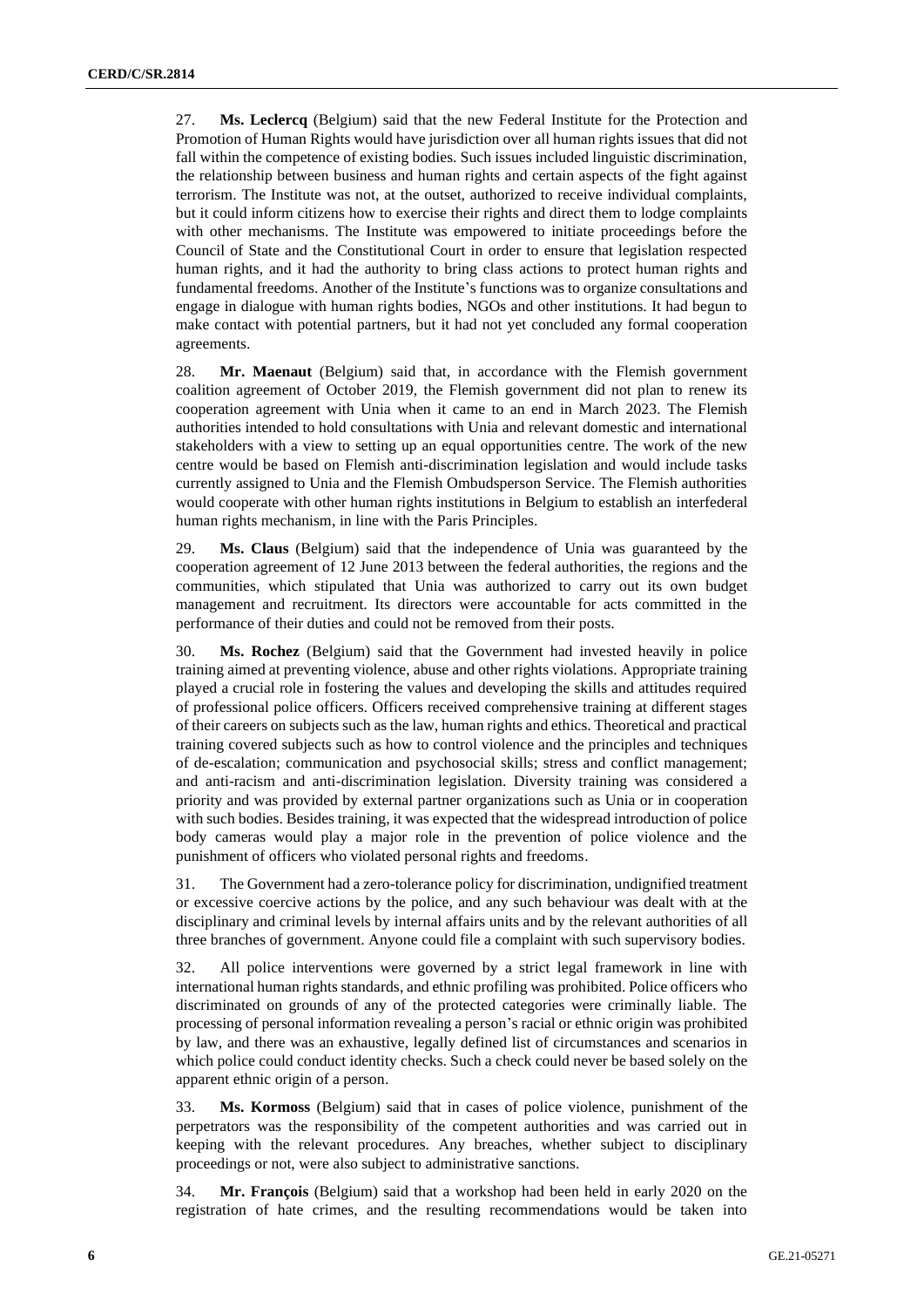consideration with regard to hate speech as well. A working group had subsequently examined how to apply the recommendations to amend the ministerial and judicial circular relating to the investigation and prosecution of discrimination and hate crimes. Specifically, that would entail integrating police and judicial databases and better defining hate speech and hate crimes through the introduction of 11 categories, including Afrophobia, antisemitism, Islamophobia, gender-based violence and disability. The objectives were to ensure that more relevant statistics would be available, to improve the circular and local crime control policies and to facilitate investigations.

35. The penalty for incitement of hatred was imprisonment of 1 month to 1 year and/or a fine of €300 to €6,000, but judges could instead impose community service or probationary measures. The circular paid particular attention to hate speech in online social media and discussion forums. In May 2016, the European Commission had agreed with the major players in the industry on a code of conduct to counter illegal hate speech online, and the federal police and Unia had trusted flagger status in Belgium and thus were authorized to report offending content. Reports by the federal police were immediately transmitted to the prosecution service. Under the Code of Criminal Procedure, the prosecution service could disable access to websites that contained hate speech, but only for people accessing them from devices based in the country.

36. Violations of press laws – except those relating to racism and xenophobia, which remained under the jurisdiction of the criminal courts – were under the remit of the assize courts, which rarely convened for such matters. However, the penalties in the Criminal Code were sometimes applicable to hate speech, depending on the specific act committed, the severity of the offence and the judge's discretion. It had recently become possible to file a complaint of hate speech or hate crimes online. Victims had the same entitlements as victims of other criminal offences and could receive assistance from the victim services of the police and prosecution services. He did not have specific data on the number of incidents of hate crimes since the onset of the pandemic, but he acknowledged that the Asian community had reportedly been subjected to hate speech online and verbal assaults in public.

37. Hate speech was also a priority issue for the federated entities. For instance, fighting online hate speech and extremism was an explicit goal of the anti-radicalization action plan of the Flemish Community, which was also exploring the role of information and communications technologies in building social cohesion. The French Community, for its part, had adopted a four-pronged action plan on hate speech.

38. **Ms. Shepherd** said that she welcomed the State party's efforts to address institutional and structural discrimination and to reform its curriculum to better address the country's colonial past and the contribution of persons of African descent to the country's enrichment and development. She hoped that those efforts would continue in the context of the International Decade for People of African Descent and the twentieth anniversary of the adoption of the Durban Declaration and Programme of Action.

39. **Mr. Yeung Sik Yuen** said that he would like to understand why offences with racist or xenophobic elements were not heard by the assize courts and carried a relatively light penalty. The Committee typically considered such elements as aggravating circumstances. He would also appreciate information on how many cases of racism and racial discrimination, including against persons of Asian origin since January 2020, had been reported to the police, how many had been prosecuted and how many had led to a guilty verdict, as well as an indication of what the strictest sentences had been.

40. **Ms. Tlakula** said that it would be helpful to know how many people had benefited from the special measures for at-risk groups mentioned in paragraph 29 of the report.

41. **Mr. Diaby** said that it would be advisable to close the legal gap preventing the courts from banning freedom-curtailing parties. Most schools in the Flemish Community restricted the wearing of religious symbols, despite the fact that there was no corresponding prohibition in the law. He would be interested in receiving further information on any measures to ensure that policies on the display of religious symbols in schools, workplaces and the courts and policies restricting the public use of certain types of clothing that identified individuals as members of ethnic or religious groups were in line with anti-discrimination laws.